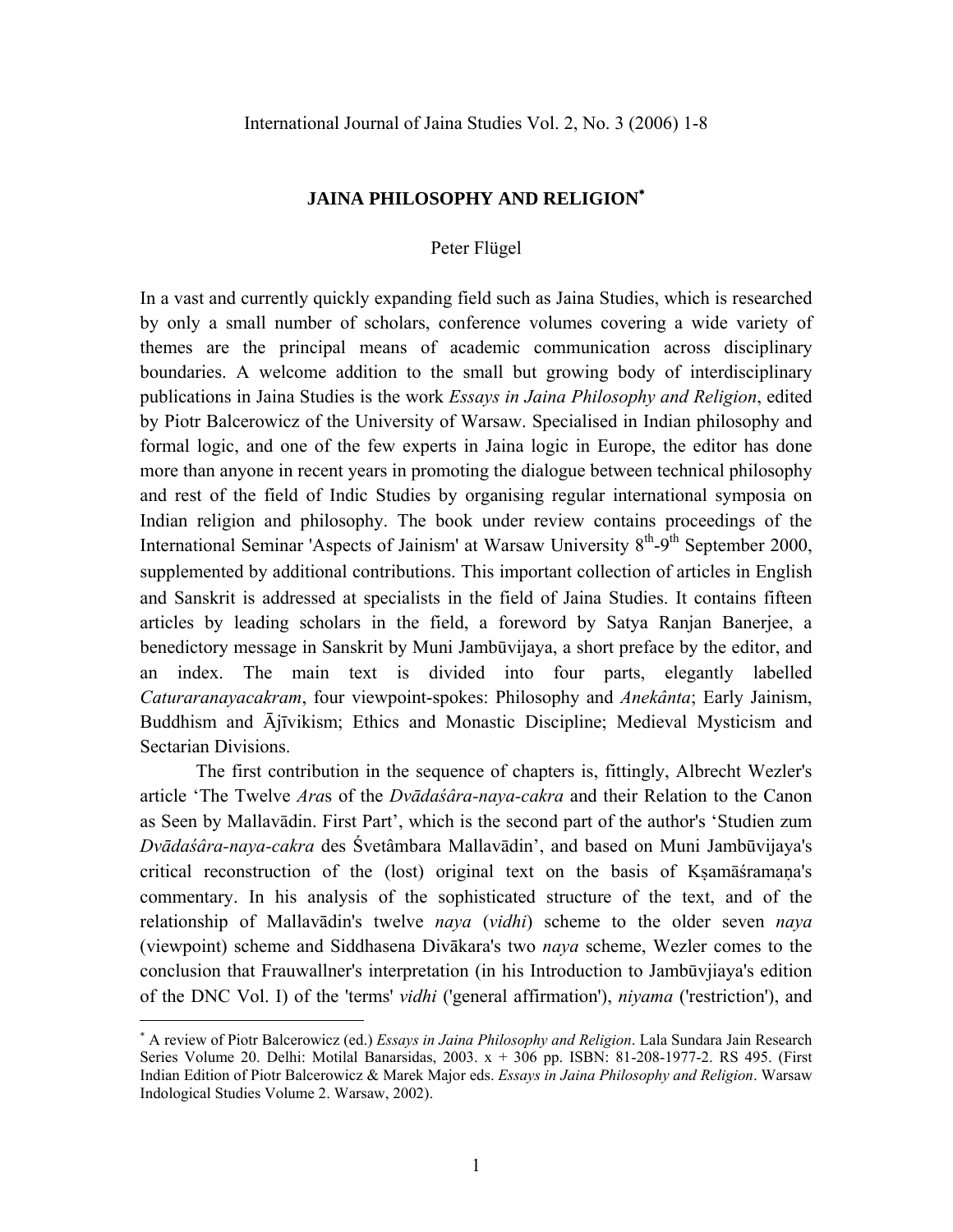*vidhi-niyama* ('affirmation and restriction'), whose combination generates the twelve *naya* structure, is unconvincing: 'both these modes do not refer to classes of propositions, or statements, … but to aspects of, or perspectives of, perceiving (real) objects. The "scheme" of the twelve *ara*s of Mallavādin is … basically of an ontological character' (20). According to Mallavādin himself, it is grounded in the teachings of the Jina which encompass all other teachings, since 'The Jaina canon is the true Veda' (22).

Jayandra Soni ('Kundakunda and Umāsvāti on *Anekânta-vāda*') compares the philosophical terminology used by two of the most influential non-canonical Jaina authors, Kundakunda and Umāsvāti, and some of their commentators. He found that Kundakunda uses the word '*syād*' explicitly, whereas Umāsvāti does not (wisely none of the authors in the volume translated *syāt*, a word that is discussed by J.C. Wright, 'Review of: Nagin J. Shah (ed.) Jaina theory of multiple facets of reality and truth (Anekāntavāda). Delhi: Motilal Banarsidas, 2000,' *Bulletin of the School of Oriental and African Studies* 63, 3, 2000: 435-437). Kundakunda uses *naya* only with reference to the 'canonical' (*pace* Balcerowicz, *infra*, p. 48) distinction between *dravya* (substance) and *paryāya* (modification), while Umāsvāti refers to the list of five (Digambara: seven) *naya*s (which Kundakunda also mentions). Without explicitly addressing the question of the historical evolution of the terminology of Jaina perspectivism, the author concludes that it is not clear whether *syāt* or *naya* has priority in Kundakunda (28), that the Digambara commentator Pūjyapāda (c. 5th-6th C.) first used the word *anekânta* (33), while the approaches of *syād-vāda* and of *anekânta-vāda* may or may not be 'implied' in the relevant passages of Umāsvāti's *Tattvârtha-sūtra* (28).

Through translations and analyses of the relevant explanations of *sapta-bhaṅgī* in the classical treatises on Jaina logic, Piotr Balcerowicz' article 'Some Remarks on the *Naya* Method' demonstrates that the well-known scheme of the 'sevenfold modal description' (*sapta-bhaṅgī*) can be interpreted as an answer to the question 'how to relate the whole and its parts' (40), if the whole is to be understood as a multiplex reality, which can only be fully described through statements from different perspectives ('contexts'). The analysis shows convincingly that the (Digambara) Jaina scheme is arranged in form of a 'progressive indexation' of the semantic field of a statement, in which each viewpoint (*naya*) delimits the context further (46): 'What is conspicuous in this method of description by way of applying seven conditionally valid predications in the gradual limitation of the context: from the most general one …down to the most specialised. … Thus every subsequent viewpoint is directly related to the one preceding it and it represents a further restriction of the point of reference' (61). Thus, it is not necessary to assume, as critics do, that the scheme violates the law of non-contradiction, or to take recourse to multi-valued logic (Pandey). In footnotes, the article proposes solutions to a number of longstanding problems in the field of Jaina logic. In footnote 27, it is argued that Kundakunda's two-truth theory goes back to the Buddhist *Kathā-vatthu* and *Milindapañha* (47). A small question mark may be put over the proposed formalisation of the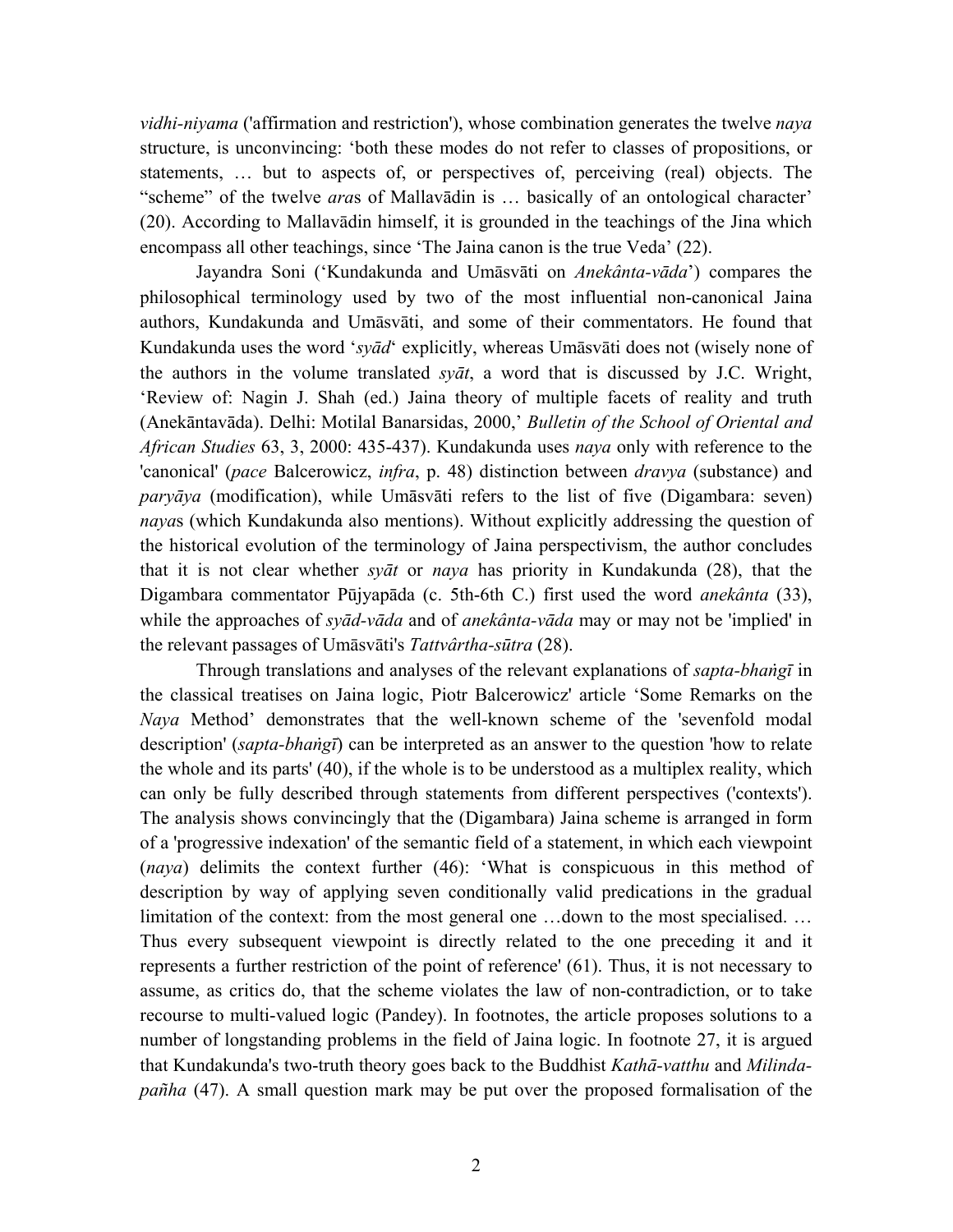method sevenfold predication in terms of 'truth-values', since at least Siddharsigani points out the significance of the speaker's intention, which however cannot be taken into account in the objectivist description of the 'co-ordinates' of the 'paradigm index' of *sapta-bhaṅgī* (63). A further extension of the important findings of this study in view of current work on speech act analysis would be fascinating.

Christoph Emmerich, in 'How Many Times? Pluralism, Dualism or Monism in Early Jaina Temporal Description', implicitly suggests a three-stage evolution of systematic ontological conceptions of time in Jainism (71). He starts with the classical conceptions of Umāsvāti and Kundakunda, who both defined time as a substance (*dravya*). Umāsvāti distinguished between *niścaya-kāla* (*dravya-kāla*) (absolute time, beyond measurement, *samaya*) and *vyavahāra-kāla* (conventional time, measured through spatial movement); *kāla* being defined primarily as setting in motion (*vartanā*), change (*pariṇāma*), or motion (*kriyā*). Kundakunda, on the other hand, was only concerned with absolute time. He adopted an atomistic conception of time-atoms (*samaya*) in analogy to the apparently pre-existing conception of space-atoms (*pradeśa*). This conception remained dominant in the Digambara tradition, while the Śvetāmbaras favoured an integral notion of time. Earlier, less systematic, texts such as Viy 207b distinguish cosmographic regions where time can be measured (*samaya kṣetra*) from those beyond where it cannot (due to the absence of planets). The author suggests that the main step towards the development of ontological concepts of time 'as such' must have been the interpretation of these two regions with the help of the *niścaya*/*vyavahāra* distinction (76, 78). As Adelheid Mette already showed (84), the word *kāla* is rarely used in canonical texts which instead use the word *addhā-samaya* (Viy 11.11, 25.5), translated by the author not as 'abstract time' (Deleu)(78), but as 'a stretch of time' or 'the time dimension' of past, present and future in view of the 'enumerative' character of *addhā* (80). In the canon, neither *addhā-samaya* nor *kāla* is characterised as a substance (*dravya*) - a conception which may have emerged as the result of Vaiśeṣika and Nyāya influence - nor is the *niścaya*/*vyavahāra* distinction explicitly applied to descriptions of time (80). In the oldest texts, the 'seniors', which are predominantly soteriological in orientation, even the word *samaya* in its temporal sense is not used. Instead, the word *khaa*, short duration, is employed to designate a 'certain time' of significance (82-4).

In her thematic study 'Extrasensory Perception and Knowledge in Jainism' Kristi L. Wiley investigates the classification and role of extrasensory perception in a variety of Jaina texts. Particularly interesting is the discussion of different views within the Jaina tradition on the sequentiality/simultaneity of *darśana* and *jñāna*, and of *avadhijñāna* (clairvoyance) and *manaḥ-paryāya-jñāna* (mind-reading), and the attribution of these powers to different stages of the *guṇa-sthāna* scheme. Interestingly, the author found few details on what exactly was perceived through mind reading (which is said not to be possible anymore in our era) (103). But the texts univocally state that 'attachment to these powers is detrimental to a mendicant's continued spiritual progress' (106).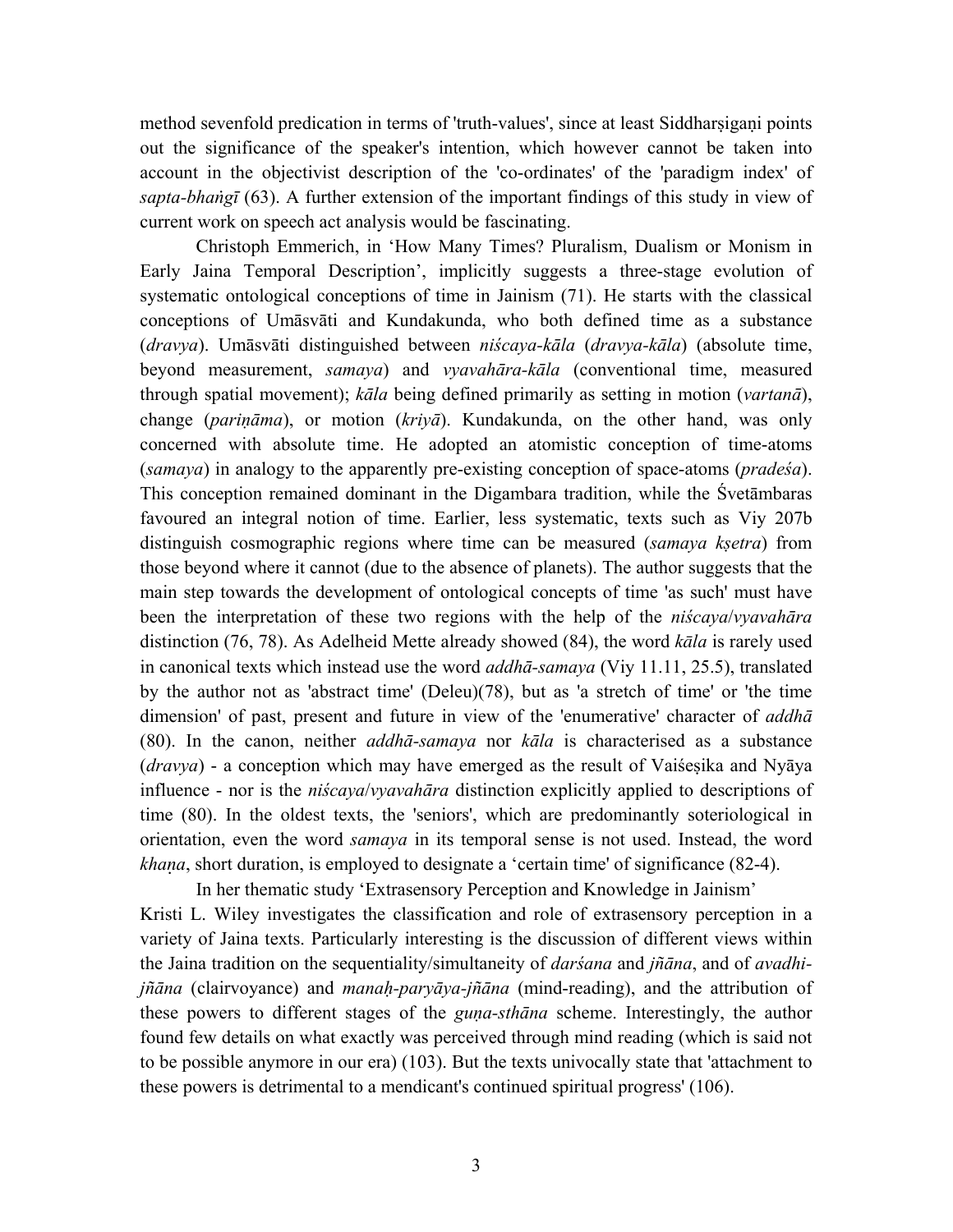Muni Jambūvijaya's short and rather general contribution '*Jainadarśanasya Svarūpamuddeśaśca* [The Essence and Outline of Jainism]' is written in Sanskrit, and was probably only included in recognition of his pre-eminent status as a scholar-saint.

Three articles concentrate on Jaina-related passages in the *Sāmañña-phala-sutta* in the Buddhist *Dīgha-nikāya*. Padmanabh S. Jaini ('*Cātuyāma-saṁvara* in the Pāli Canon') addresses the open question of the meaning of the fourth of the 'four restraints' (*cāujjāma dhamma*) in early Jainism, which is not clearly defined in the well-known sources in the Jaina and Buddhist (DN I. 57) sources. The only available characterisation is the obscure compound *bahiddhâdāṇa* in Than 4.266, translated by the commentator Abhayadeva as (restraint of) 'sexual conduct and other possessions'. Jaini identifies two *sūtras* in the Pāli canon, which confirm this interpretation. In DN 3.48f., the fourth of the *cāturyāma saṁvara* is described with the word *bhāvitaṃ* ('the pleasures of senses'). In the passage itself the Niganthas are not mentioned, but the commentator Buddhaghosa clearly attributes the fourfold restraint to the 'Titthiyas', or Jainas. Since at *least* Dhammapāla must have met Jaina mendicants in the  $6<sup>th</sup>$  century in South India, and because the five great vows (*pañca-mahā-vrata*) of the Jainas are nowhere mentioned in the Buddhist commentary literature of the period, Jaini concludes with the evocative hypothesis that 'Buddhists in South India most probably were in contact with some Jaina mendicants who may still have been observing the *cāturyāma saṁvara*' (133). The author was apparently not aware of Adelheid Mette's earlier discussion of DN 3.48f. ('The Synchronism of the Buddha and the Jina Mahāvīra and the Problem of Chronology in Early Jainism', in H. Bechert (ed.) 1991. *The Dating of the Historical Buddha*. Part 1, 132-7. Gšttigen: Vanderhoeck & Ruprecht).

Kenji Watanabe's 'A Comparative Study of Passages from Early Buddhist and Jaina Texts: Āyār 2.15 : Dhp 183 and Isioh 29.19 : Dhp 360, 361' is based on a number of papers published in Japanese between 1981-1994 and points to 'some parallelism between the Buddhist *kusala* and the *samāyika* [*sāmāyika*] -*cāritra* in Jainism' (141), i.e. the vow to abstain from all sinful acts, because both refer to the stopping of the influx of karma. Similar parallelisms are found with regard to *saṁvara* and *vāri* in passages also discussed by Jaini (146).

The formidable article by Johannes Bronkhorst, 'Ājīvika Doctrine Reconsidered', proposes a new solution to the conundrum of what exactly the  $\overline{A}$  jīvikas taught, which was left unsolved in Hoernle's contributions (curiously not mentioned by Bronkhorst) and in Basham's exegeses of the opaque passages describing Gosāla's teachings in the Buddhist (DN 1.53f.) and Jaina (Viy 15) scriptures. Bronkhorst's interpretation is predicated on his well-publicised view that early Jainas were mostly concerned with immobility, i.e. with stopping all physical and mental activity, whereas early Buddhists highlighted the role of desire and intention (157): 'The inactivity of the Jain ascetic was not only meant to avoid producing karmic effects in the future, but also to destroy actions carried out in the past. The Ājīvika denied that present inactivity can destroy actions carried out in the past. For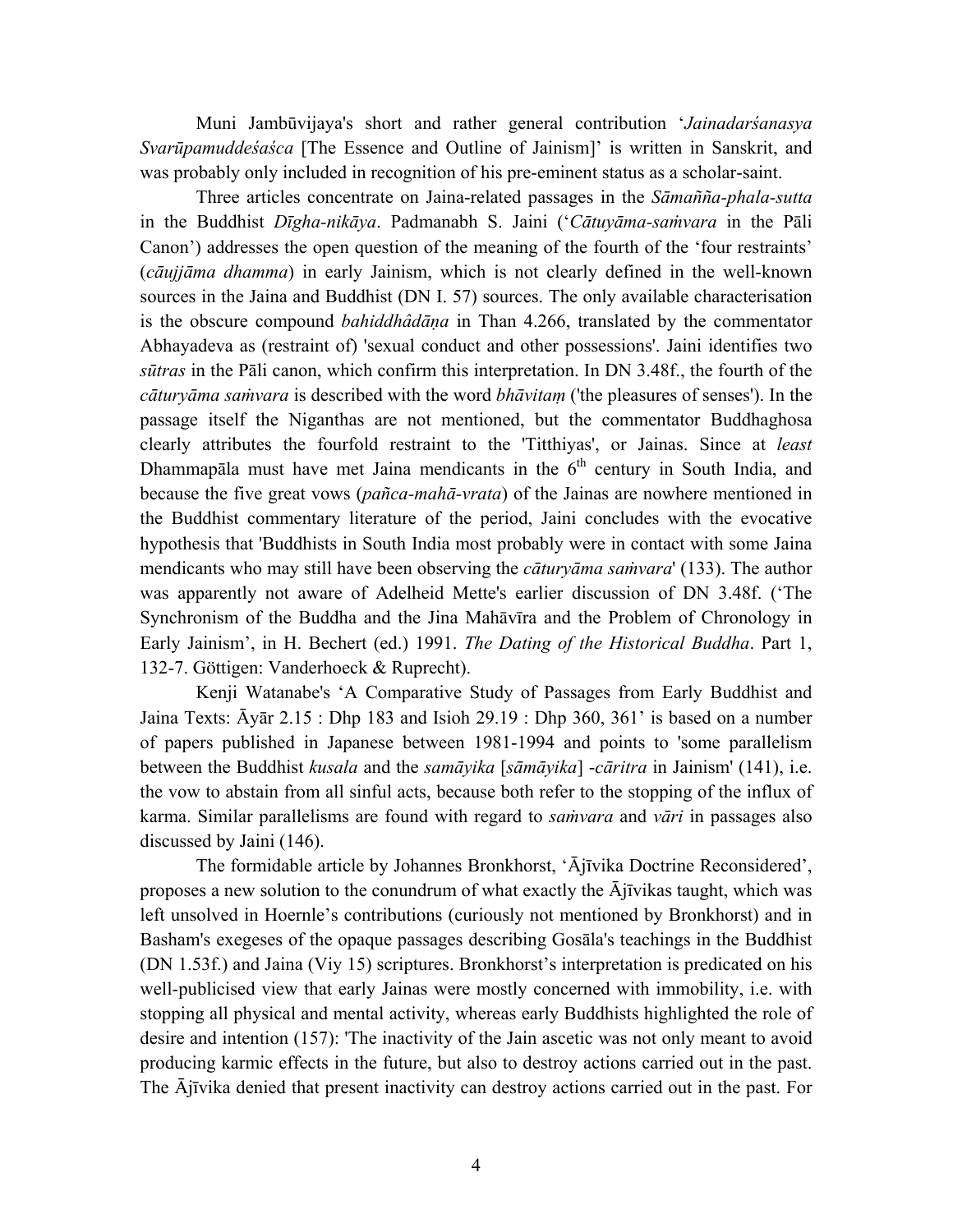him these former actions will carry fruit whatever one does. However, there is no reason to believe that he rejected the possibility of non-performance of new actions' (163). However, this does not answer why the Ājīvikas propagated a strict determinism. Bronkhorst's answer focuses on the less well understood passage in the DN (1.53f.): 'There is no deed performed either by oneself or by others, no human action, no strength, no courage, no human endurance or human prowess (paraphrase Basham)'. In his view, the Ājīvikas must have believed, like the proponents of the Sāṁkhya school and of the *Bhagavad-gītā*, that 'the real self does not act', and that activity belongs to the material world (169). What exactly distinguished the Ājīvika position from the message of the *Bhagavad-gītā*, Bronkhorst fails to explain, apart from the suggestion that it may have rejected the caste-orientation of the *Bhagavad-gītā* in favour of the idea that everyone has its own predetermined trajectory of reincarnations (ibid.). At the end of his article Bronkhorst speculates that early Jainism may have had a similar conception of an inactive (*akiriyā*) self, which is not in evidence in the later Jaina literature anymore. The conception of an active (*kiriyā*) soul, as seemingly manifest in the oldest surviving Jaina text ( $\bar{A}$ yāra 1.1.1.3-5), would, of course, seriously undermine the 'immobility' thesis (therefore his defence in note 47, *pace* Schubring 1935: ¤ 57, 70), which also does not match the prescribed Jaina practices of begging and wandering, the unavoidable violence of which was criticised precisely by the Ājīvikas (cf. Viy.). However, Bronkhorst's convincing reconstruction of the Ājīvika doctrine would not even be affected by the removal of the immobility thesis.

Phyllis Granoff's 'Paradigms of Protection in Early Indian Religious Texts or an Essay on What to Do with Your Demons' argues that basically three different strategies of dealing with the demons attacking children with disease can be identified in South Asian religious and medical literature: First, the strategy of either 'chasing evil away' or propitiating 'the agent of evil with a sacrificial offering', or both (185), that can be found in the *Ṛg-Veda* and the *Brāhmaṇas*, or the aggressive subduing of the aggressor, for instance by Krsna, the protector, in the *Hari-vamsa*; second, the Buddhist strategy of converting the aggressor into a protector of the home, as manifest in the *Mūla-sarvāstivāda-vinaya*; and, third, the Jaina strategy of attributing all harm to karmic rather than supernatural causes, and to remain indifferent to demonic forces, as evidenced by selected stories of the *Āvaśyaka* literature. The article offers numerous new and evocative hypotheses (e.g., because protective functions were not attributed to the Buddha, local deities were incorporated as protectors of Buddhist communities (200)), which could be fruitfully related to comparisons of a similar kind by anthropologists such as L.A. Babb, and his predecessors.

Adelheid Mette's 'Waste Disposal (*pariṭṭhavaṇa-vihi*) in Ancient India. Some Regulations for Protection of Life from the Rules of the Order of Jain Monks' (a translation of the German original to be published in a forthcoming volume) can be read as an addition to her magisterial work on the *Piṇḍ'esaṇā*, the chapter of the *Ogha Niryukti*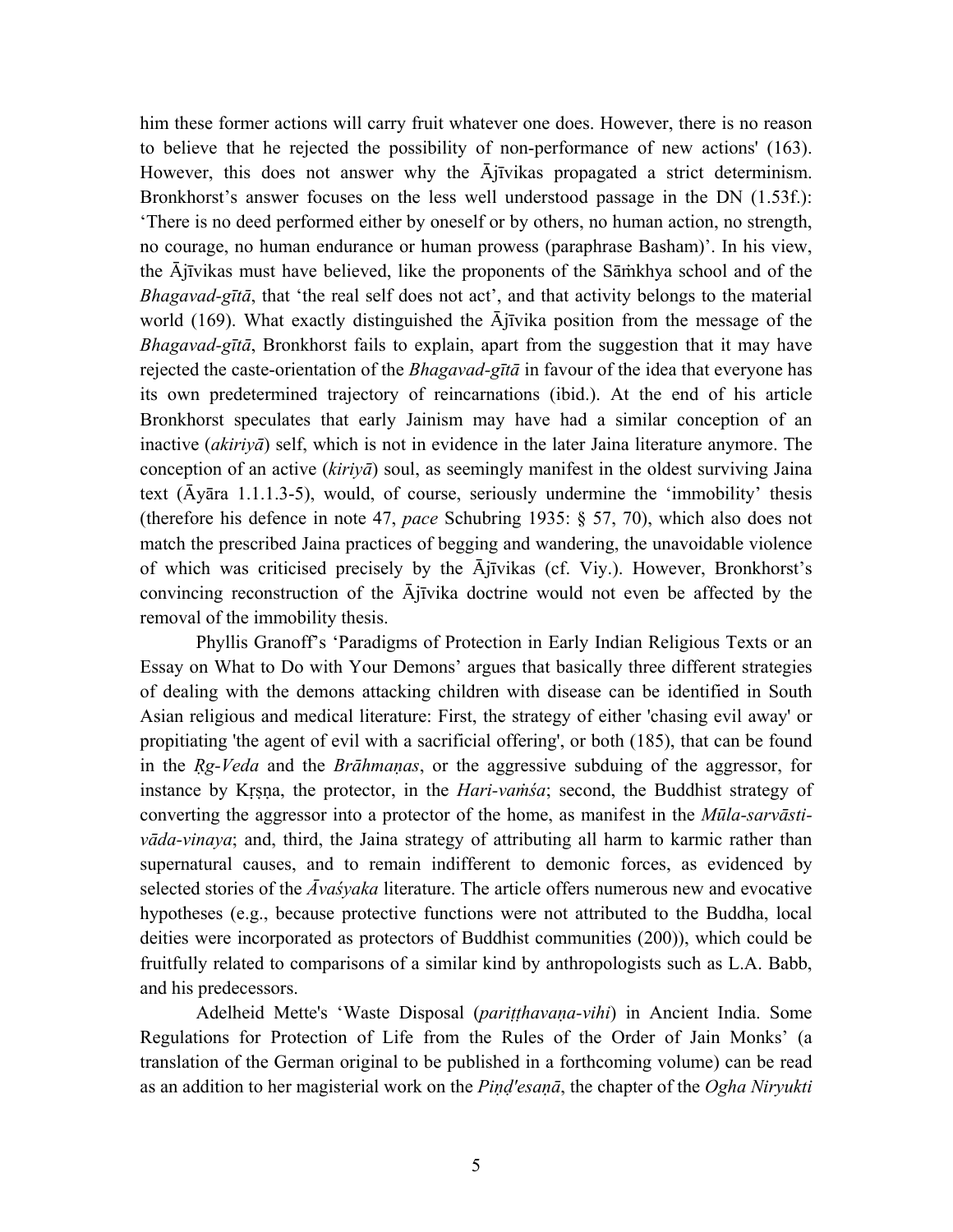on the alms round of the Jaina 'monks'. The *Pāriṣṭhāpanikī-niryukti* is a short Prakrit text of 83 *āryā* stanzas compiled from various sources, embedded within the *Āvaśyaka Niryukti*. The text is a commentary to the 5<sup>th</sup> *samiti*, or rule of circumspection, concerning the proper removal of impure substances (Skt. *pāriṣṭhāpanikī*). It has a parallel in *Ogha Niryukti* 596-625, which is generally less complete, but more elaborate with regard to the correct disposal of human excreta (215, 223). Mette's article analyses the flaws in the structure of the text, and offers translations and analyses of 'assorted excerpts'. It concludes with the remark that 'not the arbitrary rule of the cleric superior, but *ahiṁsā*, the principle of conscientious non-injury of life, provides the criterion' which informed the formulation of specified rules: 'the quite simple forms of external living conditions forced the adoption of a detail-oriented order and strict regulations of behaviour' (223f.).

On the basis of four examples selected from the medieval Digambara narrative literature, Luitgard Soni, in 'Concealing and Protecting: Stories on *Upagūhana*', explores the puzzling concept of *upagūhana* or *avagūhana* (Pkt. *uvagūhaṇa*) - protecting Jainism by concealing the faults of one's fellow members – which is regarded as one of the eight attributes of right belief (*samyag-darśana*) of a lay-person (cf. R. Williams. *Jaina Yoga*. London, 1963, pp. 43-5). The paradox that in such cases the 'protection of the true religion is based on an explicit lie' in direct contradiction to the Jaina value of truthfulness (229) is explained with reference to the idea of a higher 'duty' manifest in the examples which show that '*upagūhana* is not implemented for the sake of an individual but for the status of the Jaina community as a whole' (235).

In 'A Portrait of the *Yogi (joi)* as Sketched by Joindu' Colette Caillat explains, through a philological examination of his terminology, why for the Digambara mystic Yogindu (Pkt. Joindu) (c. 6-10 C. C.E.) 'most of the exercises that are commonly termed *yoga, joya* are spurious', or, at best, mere preparations for the ultimate form of Jaina yoga, the 'contemplation of the supreme self (*paramâtma*)' (244). Interestingly, the word *yoga* itself is not used in Yogindu's main poems – the *Yoga-sara* and the *Paramâtmaprakāśa* - which prefer the verb *joi* (Skt. *yogin*), often in association with words derived from the present *jāṇai* (Skt. *jānāti*), 'he knows' (247). In continuation of her longstanding criticism of the common misrepresentation of Jainism as a religion that is only concerned with the regulation of outward (and mental) action, Caillat shows convincingly that the association of Jaina *yoga* with vision and knowledge is fundamental in Digambara mysticism, and that self-contemplation is regarded as the form of 'right conduct' of those who know (248): 'Joindu even maintains, paradoxically, that right doing, from the transcendental point of view, is worse than wrong doing' because it produces pleasurable rewards and encourages more of the same *karma*-accumulating actions (250).

Nalini Balbir's stimulating contribution 'Samayasundara's *Sāmācārī-śataka* and Jaina Sectarian Divisions in the Seventeenth Century' is part of a project on the 'history of ideas and methods of argumentation' in Jainism (254). It illustrates the methods employed by the Jaina *praśnottara* ('questions and answers) literature, which emerged in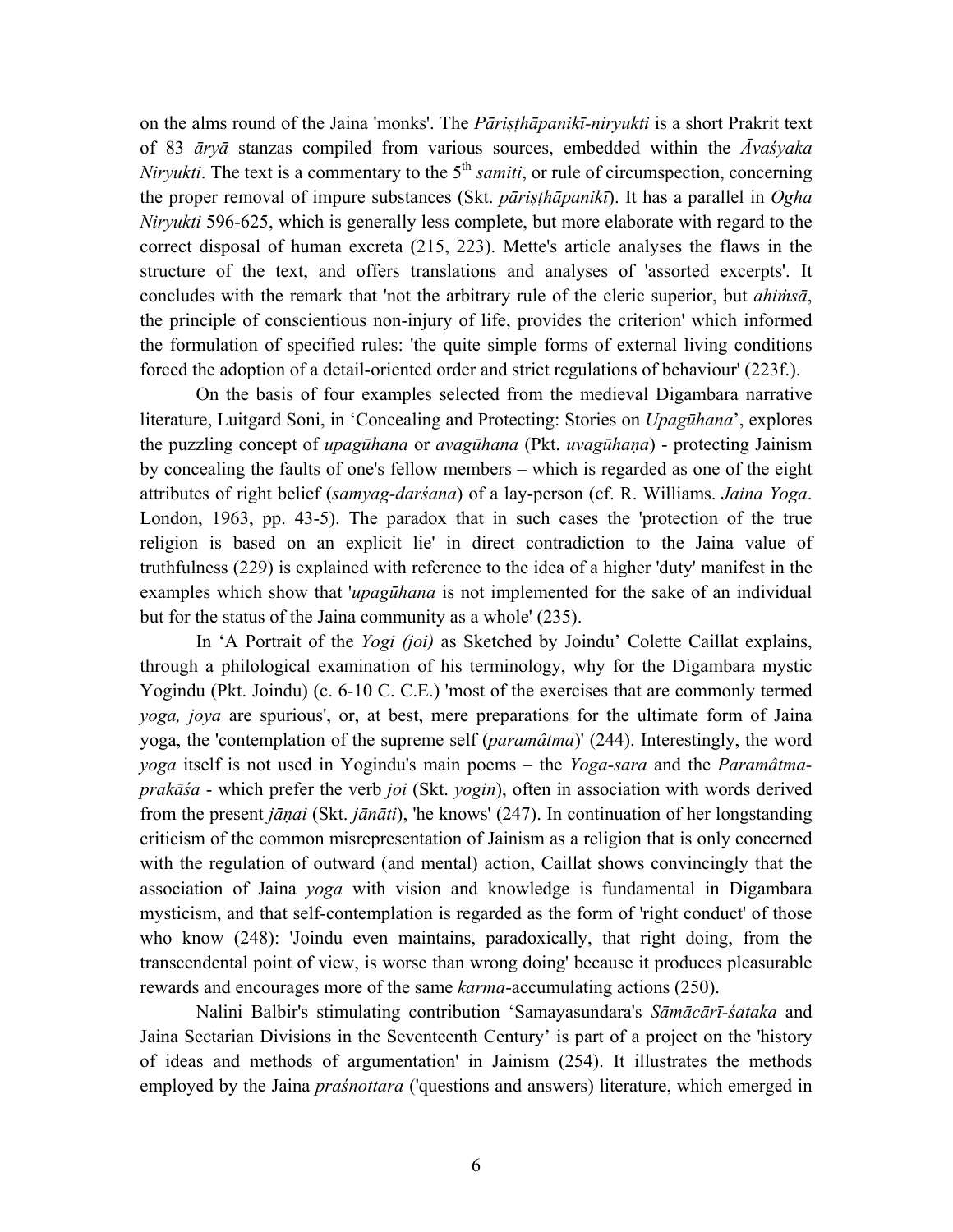the medieval period during a phase of intense sectarian competition (a chronology of selected texts from the  $14<sup>th</sup>$  century onward is given on p. 274, though Klatt 1894: 175 cites an earlier text composed in 1206). According to Balbir, the genre is characterised by a 'tendency to stress divergences' (256) in doctrine and practice (259), although the criticised groups are rarely explicitly mentioned (257). Most *praśnottara* texts do not follow any organising principles (257). They focus on ascetic practice and liturgy, which 'is one of the areas at the heart of differentiation between Jain orders' (261). The technique of 'source-quotations' is widely used to establish legitimacy for partisan interpretations (263). The 17<sup>th</sup> century *Sāmācārī-śataka* of the Kharatara-gaccha *upādhyāya* Samayasundara is particularly rich in captivating detail. Following the example of Klatt's (1894) study, the text is summarised in the form of keywords. The article concentrates then on selected doctrinal innovations of the Kharatara-gaccha *vis à vis* other sects. The key example is Samayasundara's interpretation of the legendary 'embryo transfer' of Mahāvīra as the 'sixth *kalyāṇaka*', or auspicious event, in his life, which contrasts with the conventional 'five auspicious events' in the lives of the other Jinas (263-7). Balbir concludes from this (*pace* P. Dundas) that Samayasundara does not write as a 'puritan' fundamentalist but as an innovator who seems to prioritise the imperatives of group identity over those of the canonical tradition (267). His technique of citing canonical scriptures (*sūtra, siddhânta*) and authors belonging to his tradition (*sampradāya*) side by side represents 'a subtle way to introduce novelties without calling them so' (268). The main argument of the article concerns the interpretation of the changes within the tradition by Jaina authors themselves, whose arguments Balbir often, with very good reasons, deconstructs: 'The prevalent tendency is to see changes occurring in one's own group as restorations, and changes made by others as lapses' (273). It could have been added here, that innovations are detectable in the canon itself; and that the scriptures explicitly permit the *ācārya*s to frame new rules under certain circumstances. In fact, the rhetorical techniques of the medieval authors do not seem to be much different from those of the compilers of the 'canon' itself. The presumed 'invention' of the practice of 'installing images or *stūpa*s of the *guru*s' may also not be a 'distinctly characteristic of the Kharatara-gaccha' (269), since *stūpa*s are already mentioned in the scriptures. In an interesting footnote, Balbir herself points to citations of older sources in the *Sena-praśna*, a later *praśnottara* text of Śubhavijayagai, which support this conclusion.

John E. Cort's short article 'Dyānatrāy: An Eighteenth Century Digambara Mystical Poet' is a revised and expanded version of an article which was first issued in the largely inaccessible publication *Mahāvīr Jayantī Smārikā* 37 (2000). It offers a translation of selected poems of Dyānatrāya's *oeuvre*, and locates four influences on the work of this author, who belonged to the Adhyātma lay movement: Digambara mysticism, Digambara liturgy, Jaina devotional poetry, and the Hindi poetry of the *nirguṇ sants*.